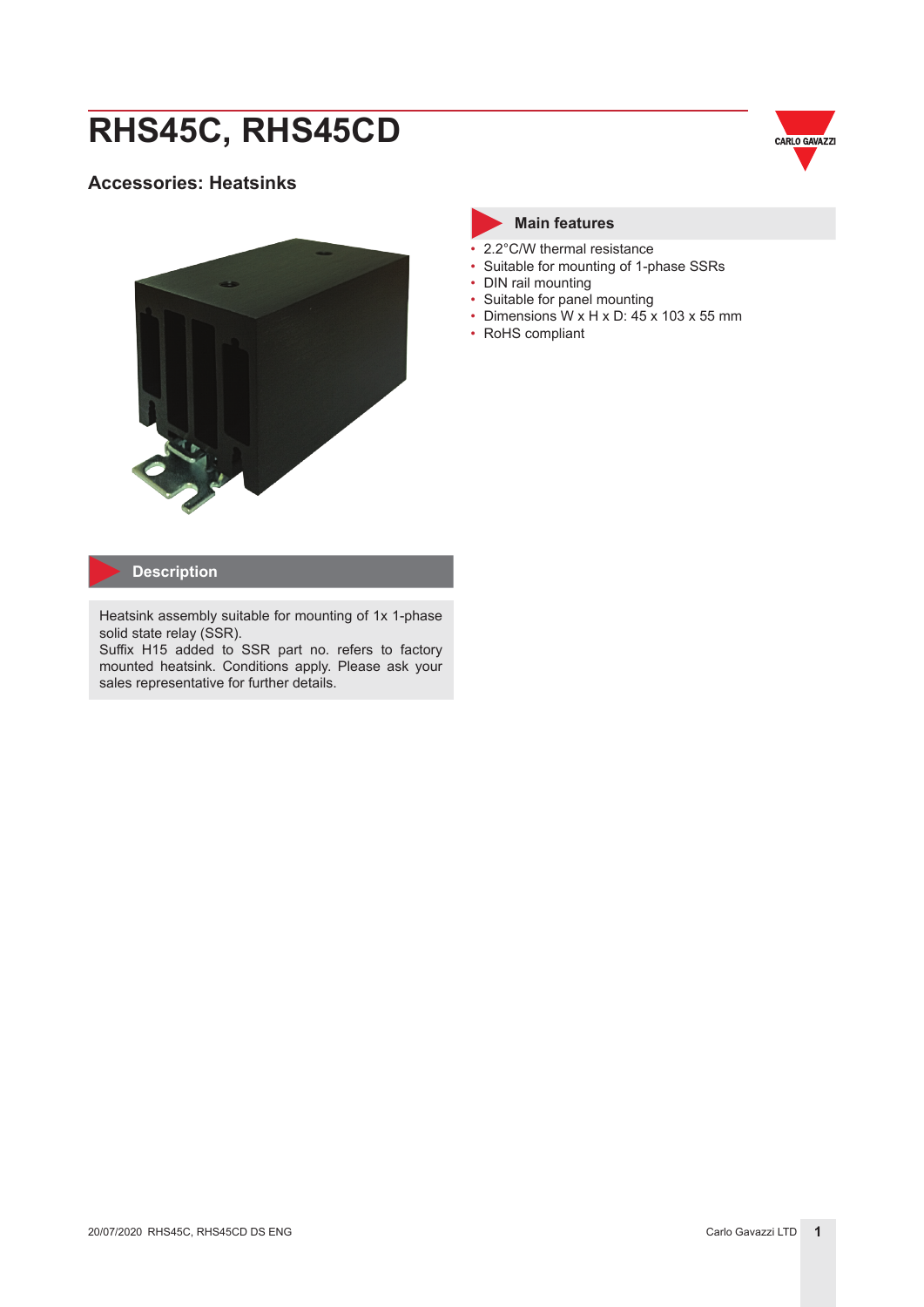### **RHS45C, RHS45CD**



## **Structure**





| <b>Element</b> | <b>Component</b>         | Qtv | <b>RHS45C</b> | <b>RHS45CD</b> |
|----------------|--------------------------|-----|---------------|----------------|
|                | RHS45C Heatsink Assembly |     | Provided      | Provided       |
|                | Thermal Compound HTS02S  |     | Provided      | Not provided   |
|                | 1-phase SSR 45x59mm      |     | Not provided  | Not provided   |
|                | M5x10mm PZ2 + Washer     |     | Provided      | Provided       |

Note:

\* 88mm for RK..C, 99mm for RK..P (including plug). Dimensions including the SSR.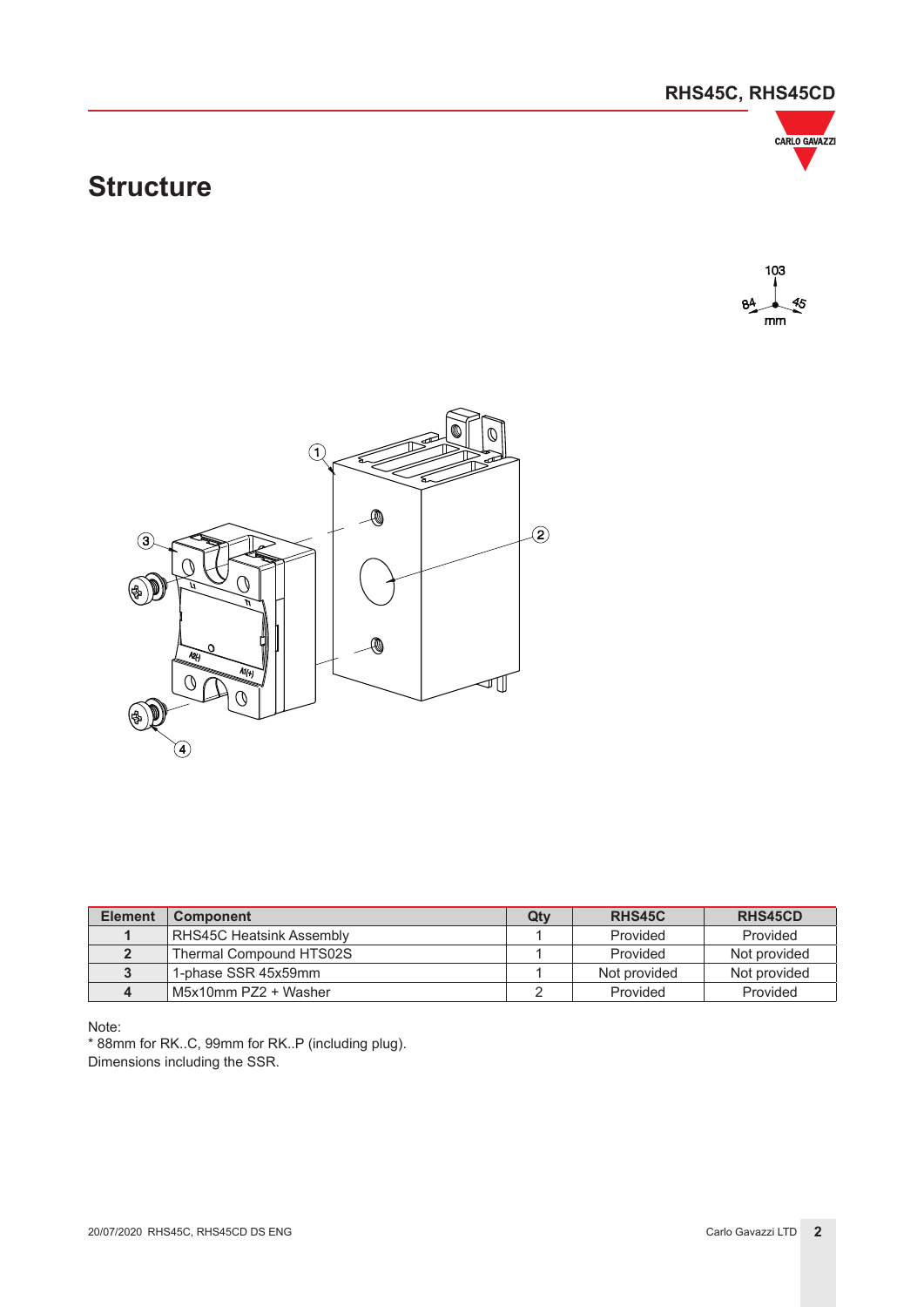

## **Features**



**General**

| <b>SSR max. mounting torque</b> | $1.5Nm(13.3 lb-in)$ |
|---------------------------------|---------------------|
| Weight (excl. SSR)              | approx. 290g        |
| <b>Material</b>                 | l Aluminium         |
| <b>Finish</b>                   | Black anodization   |
| <b>Fan mounting</b>             | Possible: RHSF40-24 |

#### **Thermal resistance curve**

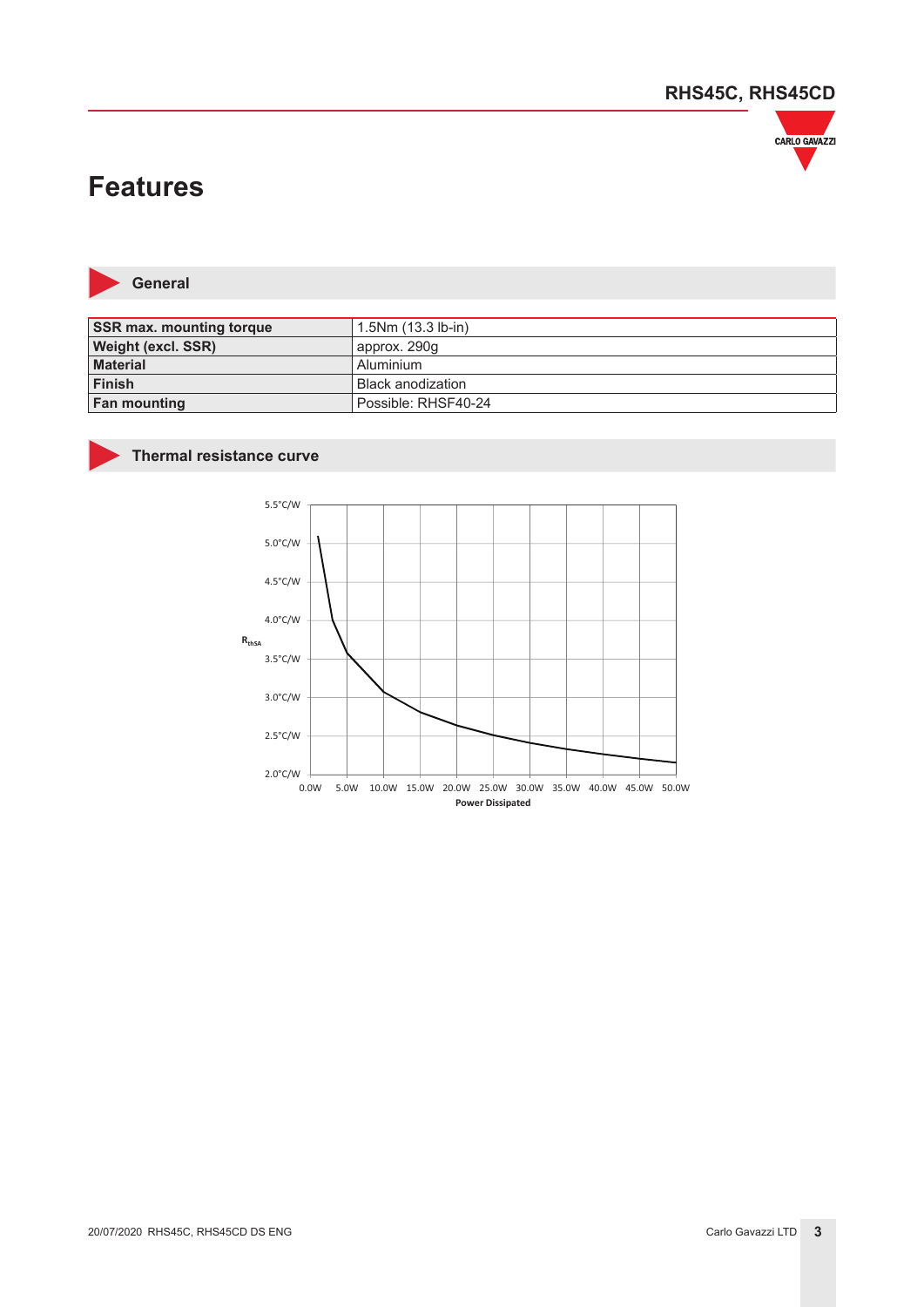







**Mounting position**

**Fig. 1** *Mounting on DIN rail* **Fig. 2** *Dismounting from DIN rail* Illustrations are for example only.

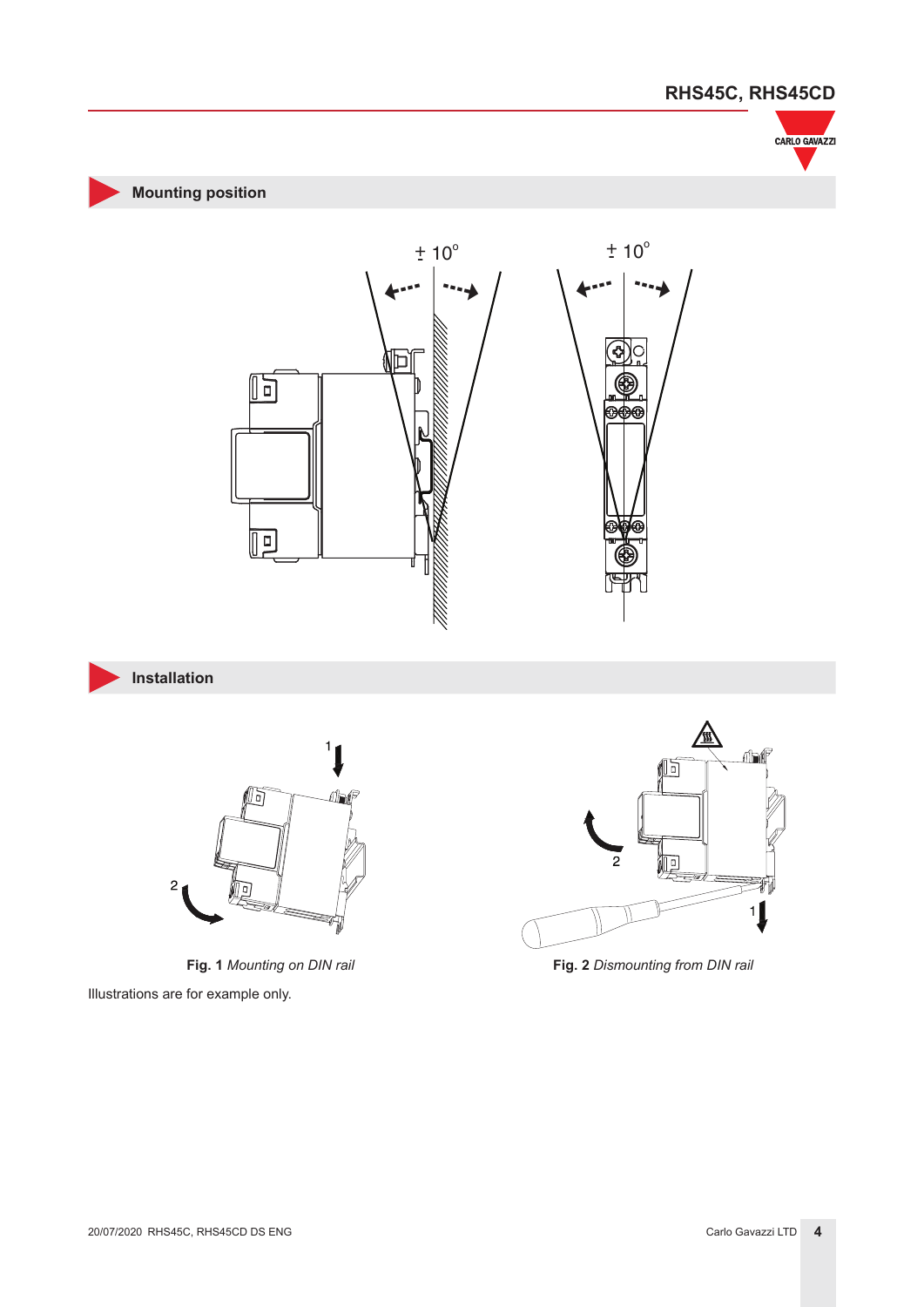

## **Recommended maximum current rating (per SSR)**

- 1. The below recommendations are only valid when the assembly (SSR + heatsink) is mounted as shown in the mounting instructions unless otherwise indicated.
- 2. The indicated ratings are applicable to one SSR, one pole. Please refer to the online selector tool at www.productselection. net for different load currents, surrounding temperatures or multiple units on one heatsink.
- 3. These recommendations are applicable only with the indicated Carlo Gavazzi thermal interface material between SSR and heatsink. In case a different thermal interface is utilised these recommendations may no longer be valid.

#### **Pre-attached phase change paste**

| 1x              | <b>Surrounding temperature</b> |           |      |      |      |      |      |     |
|-----------------|--------------------------------|-----------|------|------|------|------|------|-----|
| 2-pole          | $^{\circ}$ C                   | <b>20</b> | 30   | 40   | 50   | 60   | 70   | 80  |
| <b>SSR</b>      | $^{\circ}$ E                   | 68        | 86   | 104  | 122  | 140  | 158  | 176 |
|                 | 50                             | 24.5      | 22   | 19   | 16.5 | 13.5 | 11   |     |
| RK 2 (per pole) | 51                             | 26.5      | 23.5 | 20.5 | 17.5 | 14.5 | 11.5 | 8.5 |
|                 | 75                             | 29        | 26   | 22.5 | 19   | 15.5 | 12   |     |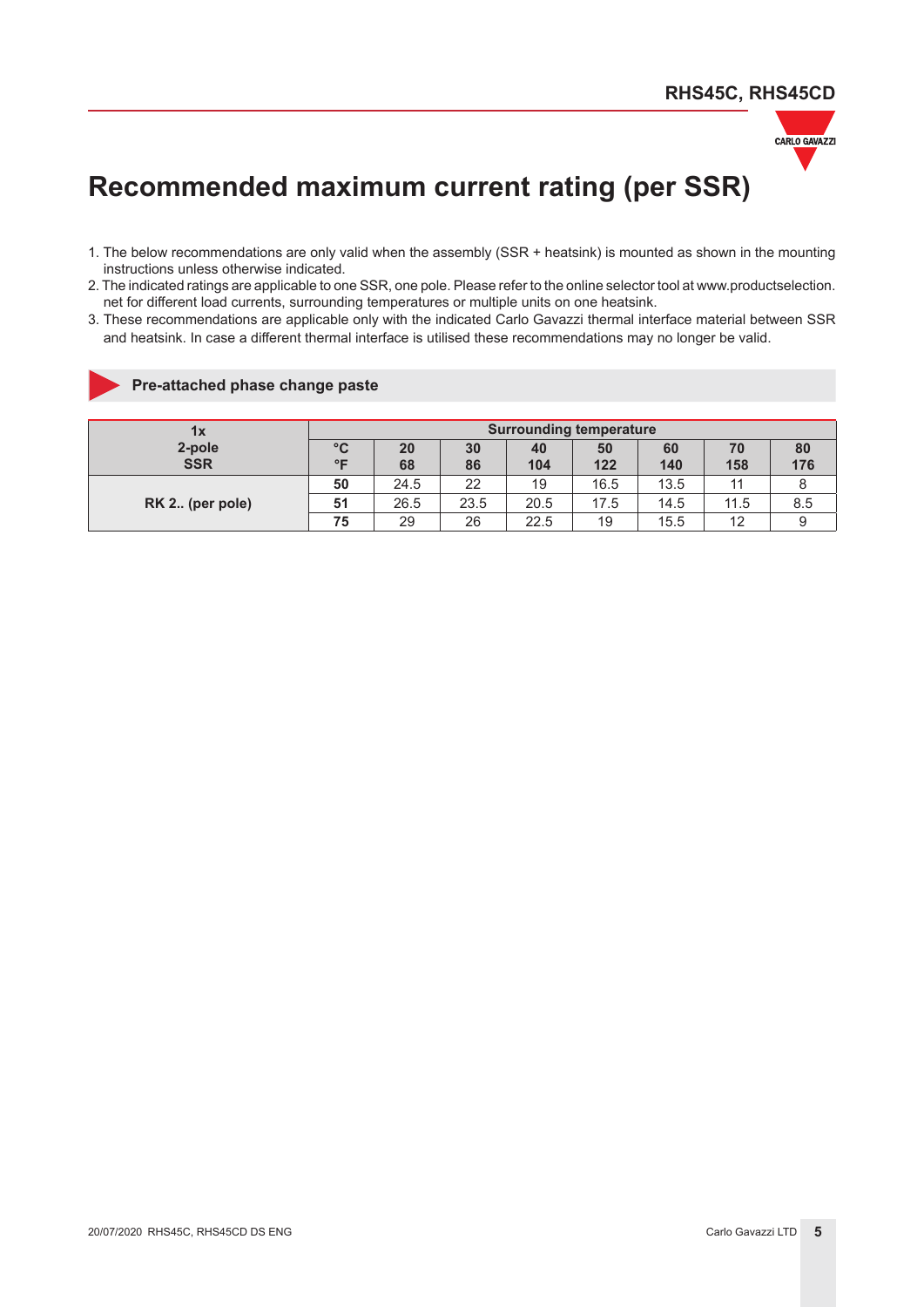

### **Thermal compound, HTS02S**

| 1x                                                               | <b>Surrounding temperature</b> |      |      |      |      |                |                |                          |
|------------------------------------------------------------------|--------------------------------|------|------|------|------|----------------|----------------|--------------------------|
| 1-phase                                                          | $\circ$ C                      | 20   | 30   | 40   | 50   | 60             | 70             | 80                       |
| <b>SSR</b>                                                       | $\circ$ F                      | 68   | 86   | 104  | 122  | 140            | 158            | 176                      |
| RA.L                                                             | 10                             | 10   | 10   | 10   | 10   | 10             | 7.5            |                          |
| RA.T                                                             | 25                             | 20.5 | 19   | 17   | 14.5 | 11.5           | 7.5            |                          |
|                                                                  | 25                             | 25   | 23.5 | 20.5 | 17   | 13.5           | 10.5           | $\overline{\phantom{a}}$ |
| RA                                                               | 50                             | 31.5 | 29.5 | 25   | 21   | 16.5           | 12.5           | $\overline{\phantom{a}}$ |
|                                                                  | 90                             | 38.5 | 35.5 | 30.5 | 25   | 20             | 15             | $\overline{\phantom{a}}$ |
|                                                                  | 110                            | 42   | 39   | 33.5 | 27.5 | 21.5           | 16             | $\overline{\phantom{a}}$ |
| RA60                                                             | 50                             | 31.5 | 29.5 | 25.5 | 21.5 | 17             | 13             | $\overline{\phantom{a}}$ |
|                                                                  | 25                             | 19   | 17.5 | 14.5 | 11.5 | 8.5            | 6              | $\overline{\phantom{a}}$ |
| RA2A (per pole)                                                  | 40                             | 21   | 19   | 16   | 12.5 | 9.5            | 6.5            | $\overline{\phantom{a}}$ |
|                                                                  | <b>25M</b>                     | 19   | 17.5 | 14.5 | 11.5 | 8.5            | 6              | $\overline{\phantom{0}}$ |
|                                                                  | 40M                            | 21   | 19   | 16   | 12.5 | 9.5            | $6\phantom{1}$ | $\overline{\phantom{a}}$ |
|                                                                  | 10                             | 10   | 10   | 9.5  | 7.5  | $6\phantom{1}$ | 4.5            | $\overline{\phantom{a}}$ |
| <b>RS1A</b>                                                      | 25                             | 25   | 25   | 23.5 | 19   | 14.5           | 10             | $\overline{\phantom{a}}$ |
|                                                                  | 40                             | 33.5 | 30.5 | 25.5 | 20.5 | 15.5           | 10.5           |                          |
| <b>RS1AE</b>                                                     | 25                             | 17   | 16   | 13.5 | 11.5 | 10             | 8              | $\overline{\phantom{a}}$ |
|                                                                  | 40                             | 19   | 18   | 15.5 | 13   | 11             | 8              |                          |
|                                                                  | 25                             | 25   | 25   | 23.5 | 19   | 14.5           | 10             | $\overline{\phantom{0}}$ |
| <b>RM1A</b><br>RM <sub>1B.</sub>                                 | 50                             | 33.5 | 30.5 | 25.5 | 20.5 | 15.5           | 10.5           | $\blacksquare$           |
| <b>RM1C</b>                                                      | 75                             | 39.5 | 36   | 30   | 24   | 15             | 12.5           | $\overline{\phantom{a}}$ |
|                                                                  | 100                            | 42.5 | 39   | 32.5 | 26   | 19.5           | 13             | $\overline{\phantom{a}}$ |
| <b>RM1A60</b><br><b>RM1B60</b><br><b>RM1C60</b><br><b>RM1E60</b> | 50                             | 33.5 | 31   | 26.5 | 21.5 | 16             | 11             |                          |
|                                                                  | 25                             | 25   | 25   | 23.5 | 19   | 14.5           | 10             | 5.5                      |
| RAM1A                                                            | 50                             | 33.5 | 30.5 | 25.5 | 20.5 | 15.5           | 10.5           | 6                        |
| RAM1B                                                            | 75                             | 39.5 | 36   | 30   | 24   | 15             | 12.5           | $\overline{7}$           |
| RM1E                                                             | 100                            | 39.5 | 36   | 30   | 24   | 15             | 12.5           | $\overline{7}$           |
|                                                                  | 125                            | 42.5 | 39   | 32.5 | 26   | 19.5           | 13             | $\overline{7}$           |
|                                                                  | 10                             | 10   | 10   | 10   | 10   | 10             | 10             | 7.5                      |
| <b>RM1D060</b>                                                   | 20                             | 20   | 20   | 20   | 20   | 20             | 15             | 7.5                      |
|                                                                  | 50                             | 50   | 50   | 47   | 40.5 | 33             | 24.5           | 12.5                     |
|                                                                  | 100                            | 83.5 | 79   | 70   | 60.5 | 49             | 36             | 18                       |
| <b>RM1D200</b>                                                   | 20                             | 20   | 20   | 18.5 | 17   | 15             | 13             | 10                       |
|                                                                  | 50                             | 38   | 36.5 | 33.5 | 30   | 26.5           | 22.5           | 17.5                     |
| <b>RM1D500</b>                                                   | 10                             | 10   | 10   | 10   | 10   | 10             | 8.5            | $\overline{7}$           |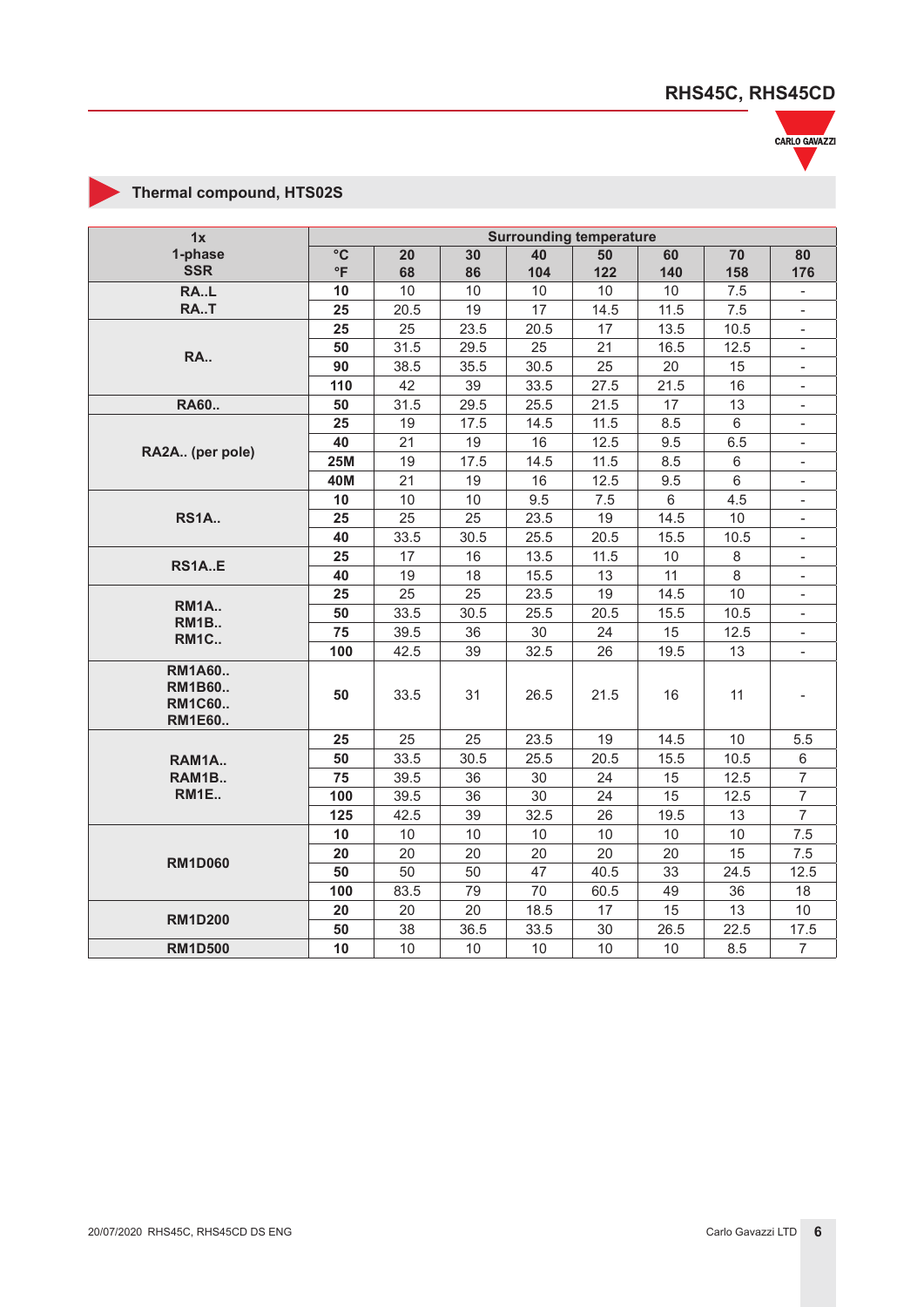

### **Thermal pad, KK071CUT**

| 1x                                                               | <b>Surrounding temperature</b> |      |      |      |      |       |                |                          |
|------------------------------------------------------------------|--------------------------------|------|------|------|------|-------|----------------|--------------------------|
| 1-phase                                                          | $\circ$ C                      | 20   | 30   | 40   | 50   | 60    | 70             | 80                       |
| <b>SSR</b>                                                       | $\circ$ F                      | 68   | 86   | 104  | 122  | 140   | 158            | 176                      |
| RA.L                                                             | 10                             | 10   | 10   | 10   | 10   | 10    | 7.5            |                          |
| RA.T                                                             | 25                             | 18.5 | 17.5 | 15.5 | 13.5 | 11    | 7.5            | $\blacksquare$           |
|                                                                  | 25                             | 24   | 22.5 | 19   | 16   | 13    | 10             | $\overline{\phantom{a}}$ |
| <b>RA</b>                                                        | 50                             | 29.5 | 27.5 | 23.5 | 19.5 | 15.5  | 11.5           | $\overline{\phantom{a}}$ |
|                                                                  | 90                             | 35   | 32.5 | 28   | 23   | 18.5  | 13.5           | $\overline{\phantom{a}}$ |
|                                                                  | 110                            | 38   | 35.5 | 30.5 | 25   | 20    | 14.5           | $\overline{\phantom{a}}$ |
| RA60                                                             | 50                             | 29.5 | 27.5 | 24   | 20   | 16    | 12             | $\overline{\phantom{a}}$ |
|                                                                  | 25                             | 19   | 17.5 | 15   | 12   | $9\,$ | 6              | $\overline{\phantom{a}}$ |
| RA2A (per pole)                                                  | 40                             | 21.5 | 19.5 | 16   | 13   | 9.5   | 6.5            | $\overline{\phantom{a}}$ |
|                                                                  | <b>25M</b>                     | 19   | 17.5 | 15   | 12   | 9     | 6              | $\overline{\phantom{a}}$ |
|                                                                  | 40M                            | 21.5 | 19.5 | 16   | 13   | 9.5   | 6.5            | $\overline{\phantom{a}}$ |
|                                                                  | 10                             | 10   | 10   | 9    | 7.5  | 6     | $\overline{4}$ | $\overline{\phantom{a}}$ |
| <b>RS1A</b>                                                      | 25                             | 25   | 25   | 24.5 | 17.5 | 13.5  | 9              | $\overline{\phantom{a}}$ |
|                                                                  | 40                             | 30   | 27.5 | 23   | 18.5 | 14    | 9.5            |                          |
| <b>RS1AE</b>                                                     | 25                             | 15.5 | 14.5 | 12.5 | 11   | 9     | 7.5            |                          |
|                                                                  | 40                             | 17   | 16   | 14   | 12   | 10    | 8              | $\blacksquare$           |
|                                                                  | 25                             | 25   | 25   | 24.5 | 17.5 | 13.5  | 9              | $\overline{\phantom{a}}$ |
| RM1A<br>RM <sub>1B.</sub>                                        | 50                             | 30   | 27.5 | 23   | 18.5 | 14    | 9.5            | $\overline{\phantom{a}}$ |
| <b>RM1C</b>                                                      | 75                             | 35   | 32   | 27   | 21.5 | 16.5  | 11             | $\overline{\phantom{a}}$ |
|                                                                  | 100                            | 37.5 | 35   | 29   | 23   | 17.5  | 12             | $\overline{\phantom{a}}$ |
| <b>RM1A60</b><br><b>RM1B60</b><br><b>RM1C60</b><br><b>RM1E60</b> | 50                             | 30.5 | 28.5 | 24   | 19.5 | 15    | 10.5           |                          |
|                                                                  | 25                             | 25   | 25   | 24.5 | 17.5 | 13.5  | 9              | $\sqrt{5}$               |
| RAM1A                                                            | 50                             | 30   | 27.5 | 23   | 18.5 | 14    | 9.5            | 5.5                      |
| RAM1B                                                            | 75                             | 35   | 32   | 27   | 21.5 | 16.5  | 11             | 6                        |
| RM1E                                                             | 100                            | 35   | 32   | 27   | 21.5 | 16.5  | 11             | $\,6\,$                  |
|                                                                  | 125                            | 37.5 | 35   | 29   | 23   | 17.5  | 12             | 6.5                      |
|                                                                  | 10                             | 10   | 10   | 10   | 10   | 10    | 10             | 7.5                      |
| <b>RM1D060</b>                                                   | 20                             | 20   | 20   | 20   | 20   | 19.5  | 14.5           | 7.5                      |
|                                                                  | 50                             | 50   | 50   | 45   | 39   | 32    | 23.5           | 12                       |
|                                                                  | 100                            | 79   | 75   | 66.5 | 57.5 | 47    | 34.5           | 17.5                     |
| <b>RM1D200</b>                                                   | 20                             | 20   | 19.5 | 18   | 16   | 14.5  | 12.5           | 10                       |
|                                                                  | 50                             | 35.5 | 34.5 | 31.5 | 28.5 | 25.5  | 21.5           | 17.5                     |
| <b>RM1D500</b>                                                   | 10                             | 10   | $10$ | 10   | 10   | 9.5   | 8.5            | 6.5                      |